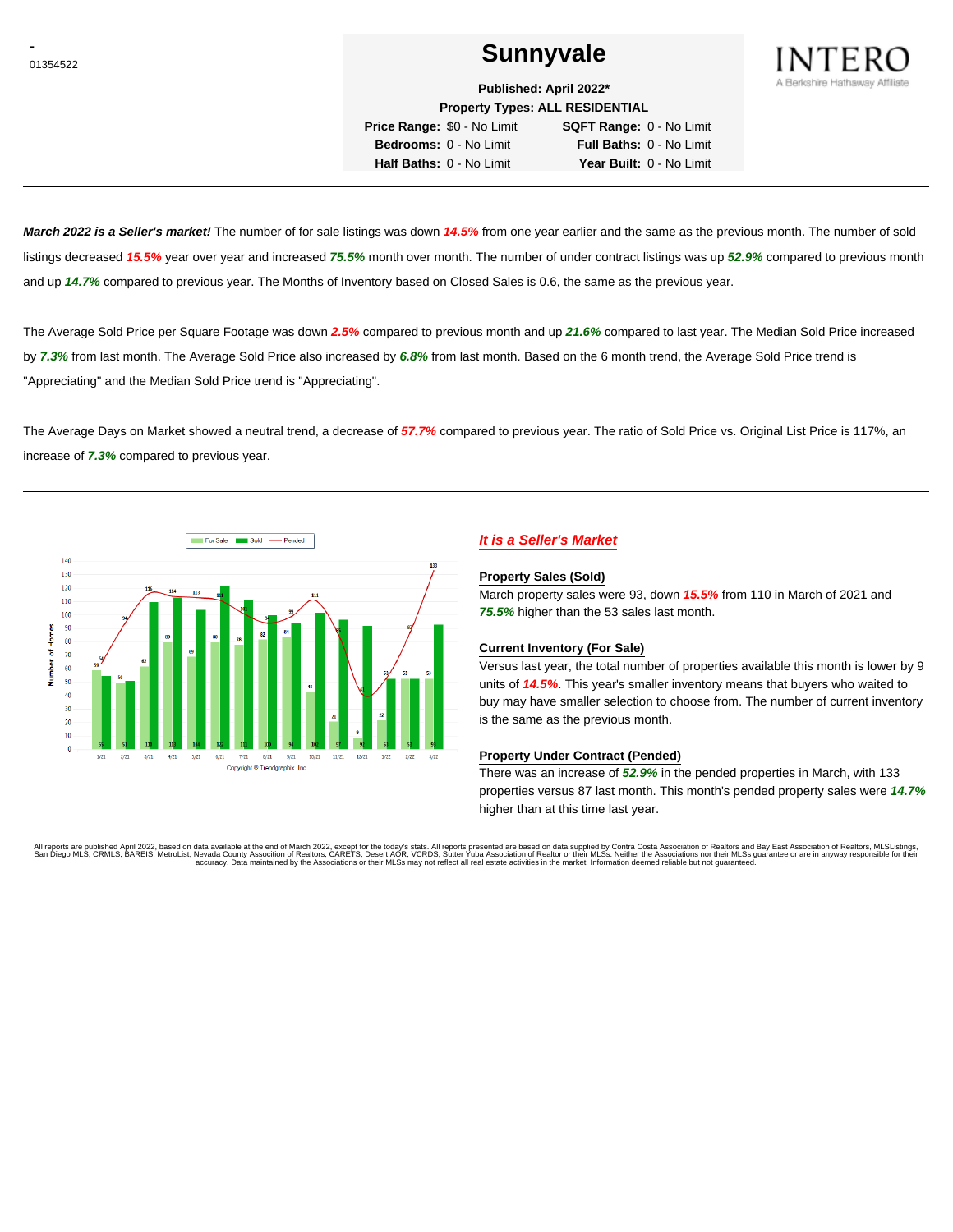# **CONSUMERENT SUNNYVALE**



**Published: April 2022\***

**Property Types: ALL RESIDENTIAL**

**Price Range:** \$0 - No Limit **SQFT Range:** 0 - No Limit **Bedrooms:** 0 - No Limit **Full Baths:** 0 - No Limit **Half Baths:** 0 - No Limit **Year Built:** 0 - No Limit

## **The Average Sold Price per Square Footage is Neutral\***

The Average Sold Price per Square Footage is a great indicator for the direction of property values. Since Median Sold Price and Average Sold Price can be impacted by the 'mix' of high or low end properties in the market, the Average Sold Price per Square Footage is a more normalized indicator on the direction of property values. The March 2022 Average Sold Price per Square Footage of \$1298 was down **2.5%** from \$1331 last month and up **21.6%** from \$1067 in March of last year.

\* Based on 6 month trend – Appreciating/Depreciating/Neutral





### **The Days on Market Shows Neutral Trend\***

The average Days on Market (DOM) shows how many days the average property is on the market before it sells. An upward trend in DOM trends to indicate a move towards more of a Buyer's market, a downward trend indicates a move towards more of a Seller's market. The DOM for March 2022 was 11, up **57.1%** from 7 days last month and down **57.7%** from 26 days in March of last year.

#### **The Sold/Original List Price Ratio Remains Steady\*\***

The Sold Price vs. Original List Price reveals the average amount that sellers are agreeing to come down from their original list price. The lower the ratio is below 100% the more of a Buyer's market exists, a ratio at or above 100% indicates more of a Seller's market. This month Sold Price vs. Original List Price of 117% is down **3.3%** % from last month and up from **7.3%** % in March of last year.

\* Based on 6 month trend – Upward/Downward/Neutral

\*\* Based on 6 month trend - Rising/Falling/Remains Steady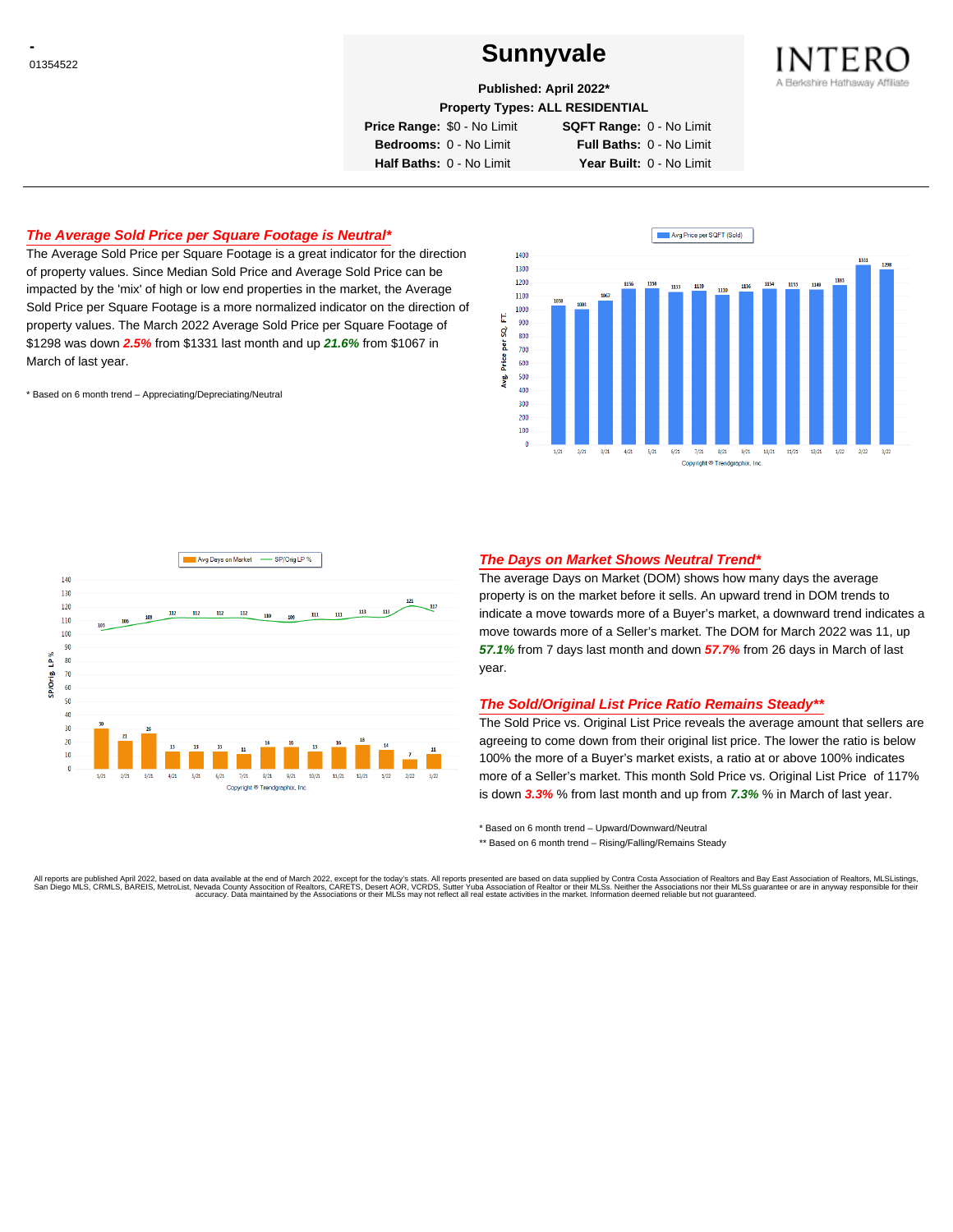# **CONSUMERENT SUNNYVALE**



**Published: April 2022\***

**Property Types: ALL RESIDENTIAL**

**Price Range:** \$0 - No Limit **SQFT Range:** 0 - No Limit

**Bedrooms:** 0 - No Limit **Full Baths:** 0 - No Limit **Half Baths:** 0 - No Limit **Year Built:** 0 - No Limit

# **The Average For Sale Price is Appreciating\***

The Average For Sale Price in March was \$1,970,000, up **31.2%** from \$1,501,000 in March of 2021 and up **18.2%** from \$1,666,000 last month.

## **The Average Sold Price is Appreciating\***

The Average Sold Price in March was \$2,117,000, up **27.4%** from \$1,662,000 in March of 2021 and up **6.8%** from \$1,982,000 last month.

## **The Median Sold Price is Appreciating\***

The Median Sold Price in March was \$1,920,000, up **24.2%** from \$1,546,000 in March of 2021 and up **7.3%** from \$1,790,000 last month.

\* Based on 6 month trend – Appreciating/Depreciating/Neutral





## **It is a Seller's Market\***

A comparatively lower Months of Inventory is more beneficial for sellers while a higher months of inventory is better for buyers.

\*Buyer's market: more than 6 months of inventory Seller's market: less than 3 months of inventory Neutral market: 3 – 6 months of inventory

#### **Months of Inventory based on Closed Sales**

The March 2022 Months of Inventory based on Closed Sales of 0.6 was the same compared to last year and down **40%** compared to last month. March 2022 is Seller's market.

#### **Months of Inventory based on Pended Sales**

The March 2022 Months of Inventory based on Pended Sales of 0.4 was decreased by **18.7%** compared to last year and down **32.8%** compared to last month. March 2022 is Seller's market.